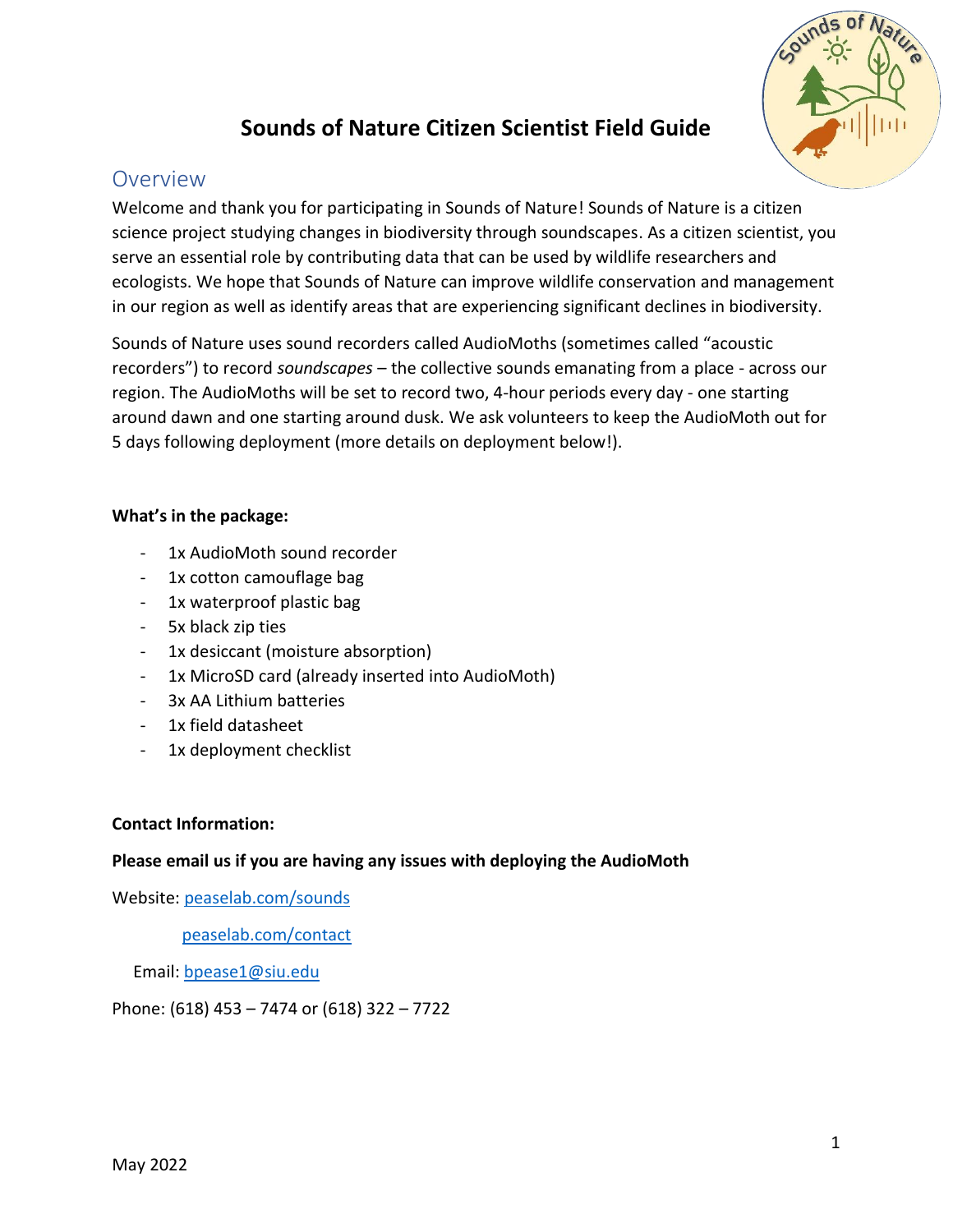## **Deploy the AudioMoth**

- **1. Prior to deployment, remove bubble wrap from AudioMoth and store in shipping package until returning AudioMoth.**
- **2. Record all deployment details into the field datasheet**
- **3. Check the AudioMoth**
	- a. Check that all 3 AA batteries are firmly within the AudioMoth.
	- b. There should also be a MicroSD card (memory storage) already inserted:



#### **4. Turn on AudioMoth by setting switch to** *"DEFAULT"*

- **a.** Verbally record all field deployment details into AudioMoth
	- **i.** Your Name
	- **ii.** AudioMoth ID (number written in sharpie near microphone)
	- **iii.** Month-Day-Year and Time of deployment
	- **iv.** Location or Address of deployment

#### **5. Set AudioMoth to "***CUSTOM***"**

**a.** This is the mode that the AudioMoth will stay in while deployed and listening. The AudioMoths will be set to record two, 4-hour periods every day - one starting around dawn and one starting around dusk.

#### **6. Check AudioMoth lights**

- a. The lights indicate whether the AudioMoth is programmed correctly.
- b. Good:
	- i. If outside of the 4-hour recording windows (dawn and dusk): Flashing **green** light only
	- ii. If within the 4-hour recording windows: Flashing **red** light only
- c. Bad: Solid **red** light with a flashing **green** light
- **7. If solid red light is on in "***CUSTOM***" mode, you need to set the clock on the AudioMoth using the instructions below.**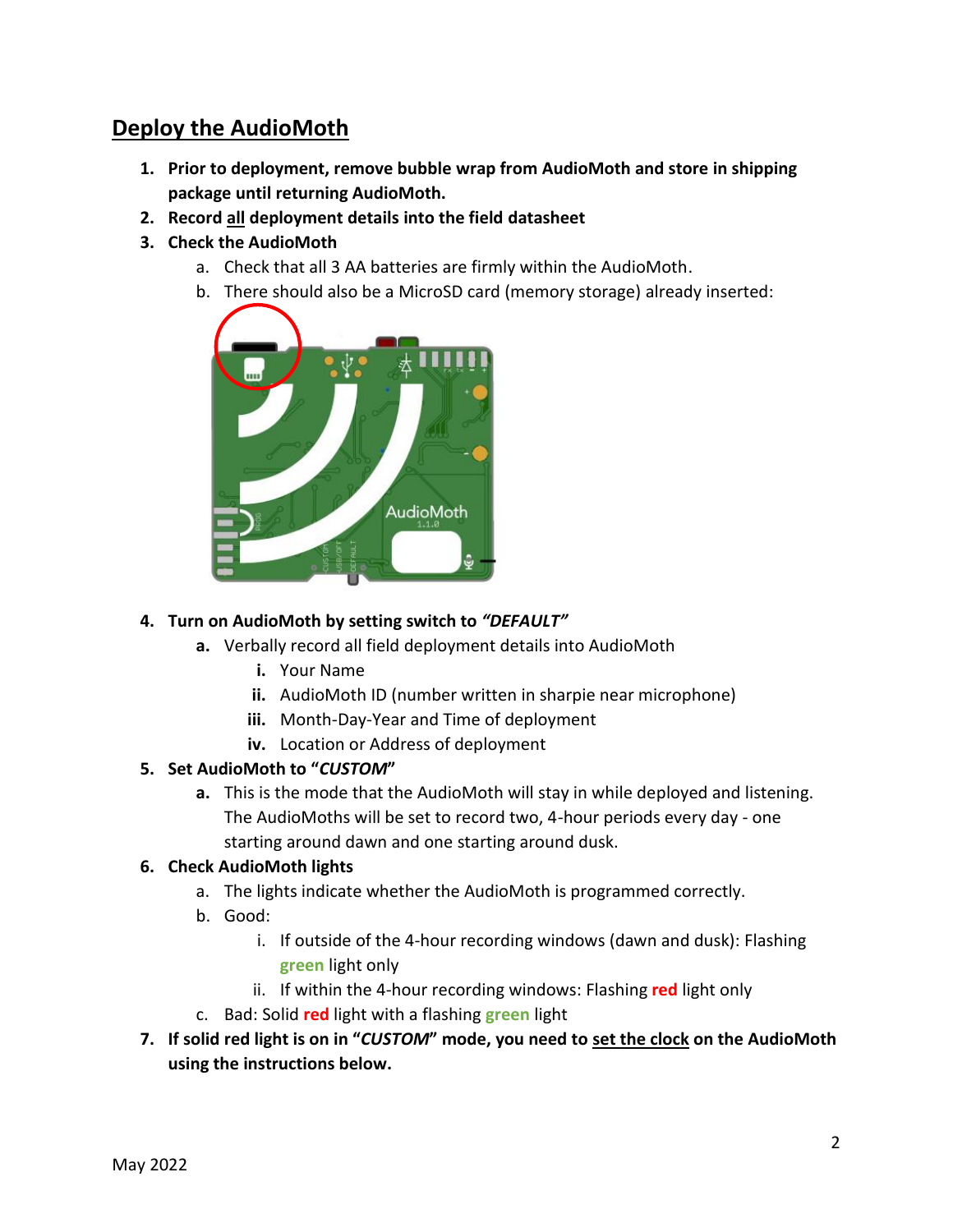- a. Open the [AudioMoth Mobile App](https://www.openacousticdevices.info/mobileapplications) on your phone (free download in all app stores)
- b. Turn volume of phone to 3/4 full and turn off silent mode
- c. Hold phone near the AudioMoth microphone and press 'Play Chime'
- d. Press "play chime" until red light tuns off and only the green light is flashing.
	- i. **NOTE**: this may require pressing the chime 5-15 times. Continue to Chime until red light is *off.*



- **8. Once only the green light is flashing, the AudioMoth is ready to deploy**
- **9. Place AudioMoth within plastic bag (along with desiccant) and seal.**
- **10. Place plastic bag within camouflage bag and attach to tree, pole, or fence 4-5 feet above ground with zip ties. Tree should be 5-6 inches in diameter.**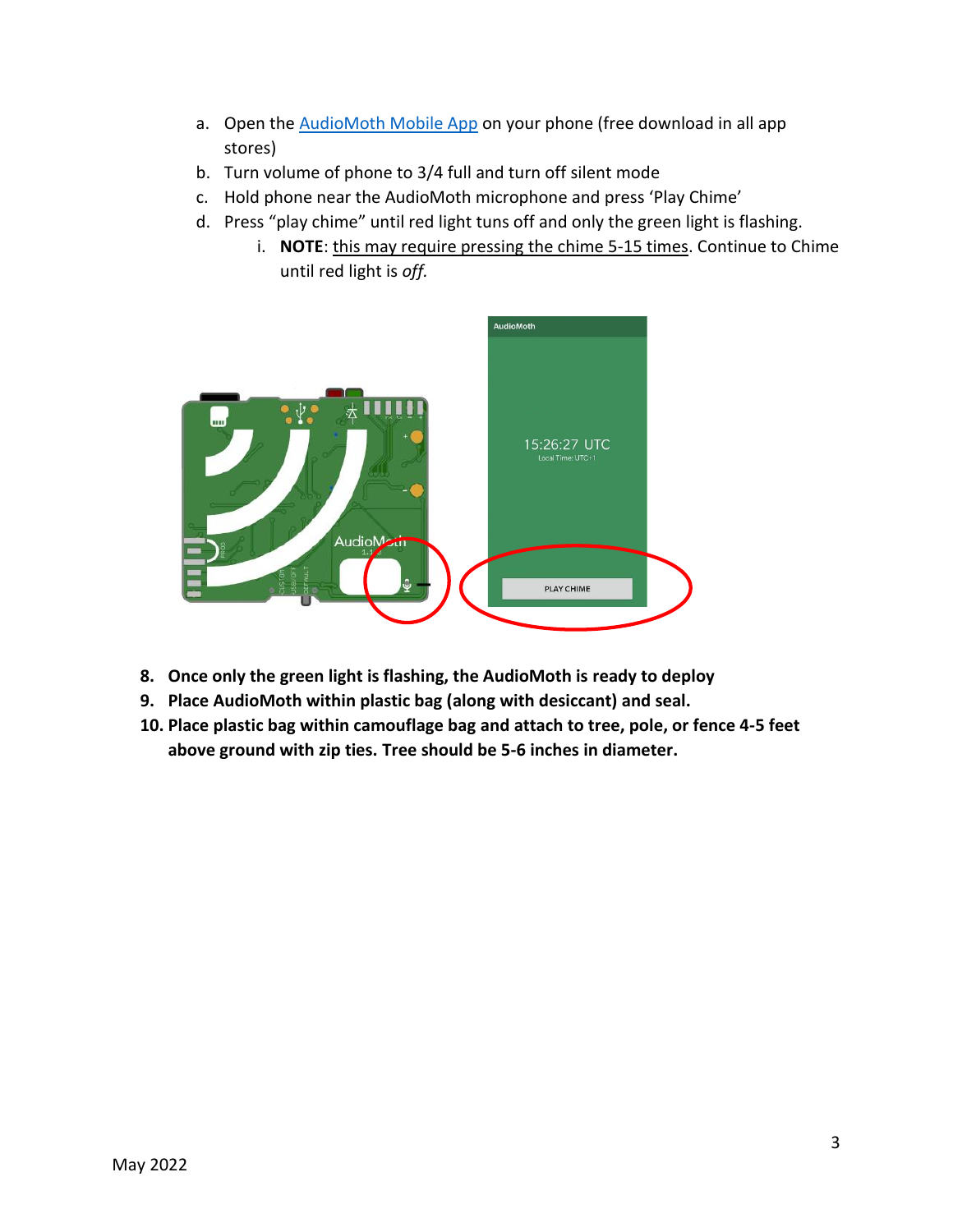**a. IMPORTANT:** ensure that the microphone symbol is visible in the bottom right corner of the camouflage bag. See picture below



#### **11. Place the AudioMoth in an open area**

- a. Try to place away from buildings or roads (15-20 feet)
- b. Try to place away from bird feeders (50-100 feet)
- c. Try to place in an open area where vegetation will not sound
- **12. Retrieve AudioMoth 5 days after deployment. Set a reminder, if needed!**
- **13. Open bag, set AudioMoth to "DEFAULT", vocally record Month-Day-Year and Time into AudioMoth, then set to "OFF", place AudioMoth within plastic bag and SEAL.**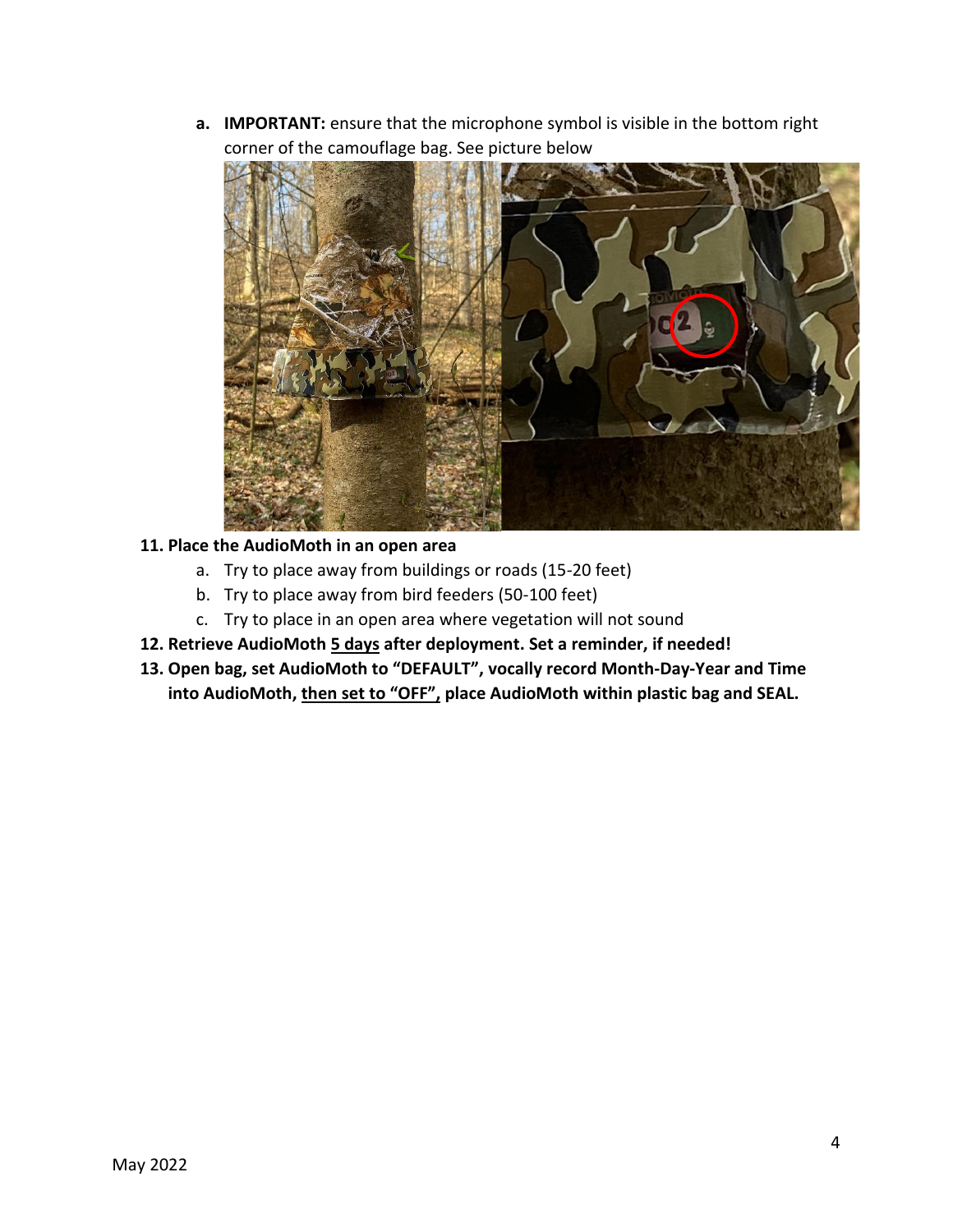- **14. Update the deployment datasheet with time and date of retrieval. Double check the datasheet for completeness.**
- **15. Place all equipment and datasheet back into package that you received.**
- **16. Place return shipping label** *over* **the existing label and send back to SIU.**

Below are additional details about the AudioMoth. Everything you need to get going is mentioned above, but feel free to continue to read to learn more about the process.

### **AudioMoth Details**

The AudioMoth



AudioMoth is a low-cost, full-spectrum acoustic logger. Just like its namesake the *moth*, AudioMoth can listen at audible frequencies, well into ultrasonic frequencies. AudioMoth has a built-in microphone, runs on 3 AA batteries, and uses a microSD card to store audio recordings.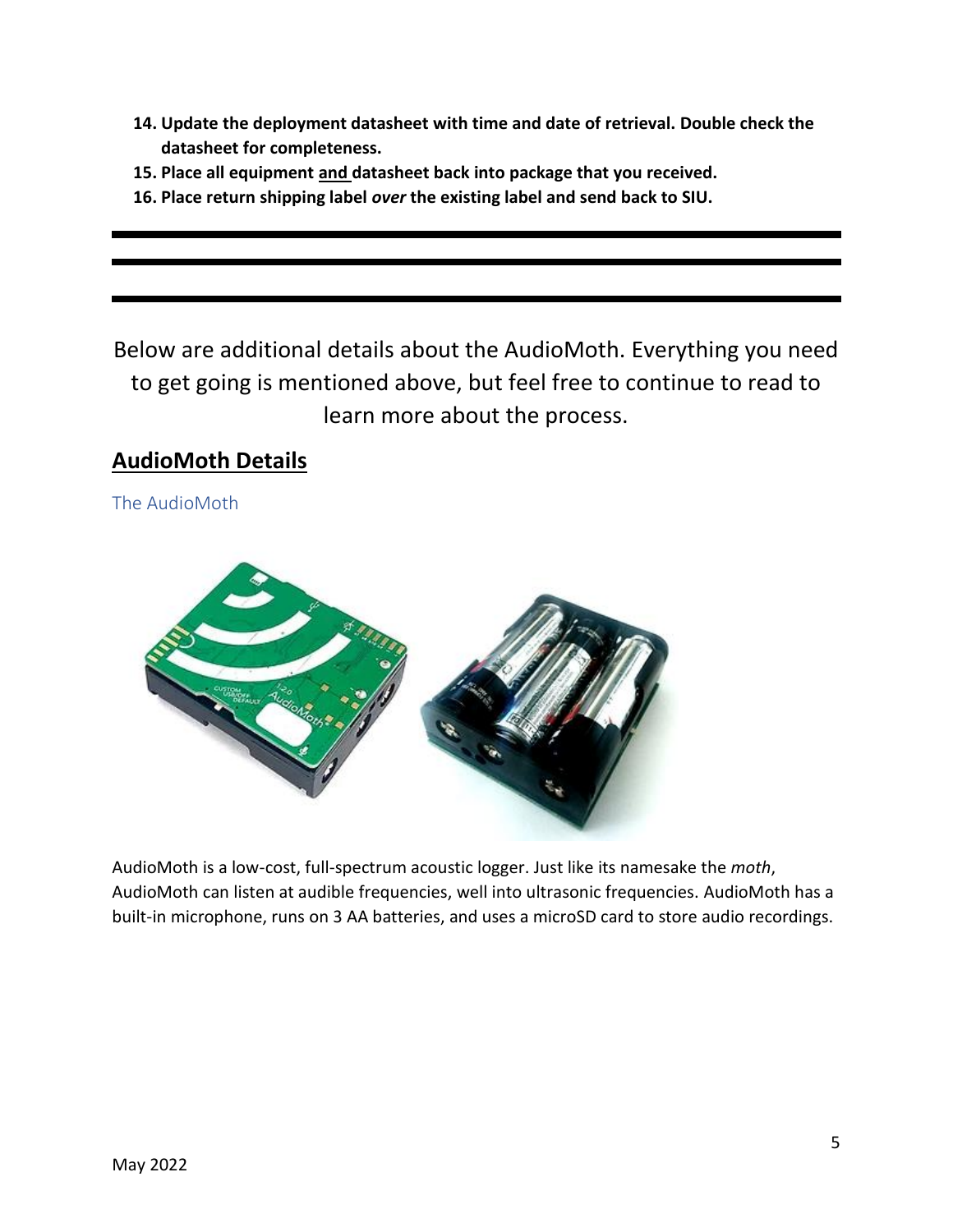The AudioMoth has only **two** functions: *Default Recording* and *Custom Recording*, which are set by adjusting the switch in the red box to the right:

When set to the *Default Recording* function, the AudioMoth begins recording immediately and will record for 24-hours a day. This setting is *only* to be used when recording vocal field notes about the deployemnt (see below).

The *Custom Recording* function is the setting that needs to be used for Sounds of Nature. We have programmed



the AudioMoth to record two, 4-hour periods – one starting at dawn and one starting at dusk. **The** *Custom Recording is the setting that should be used for Sounds of Nature.*

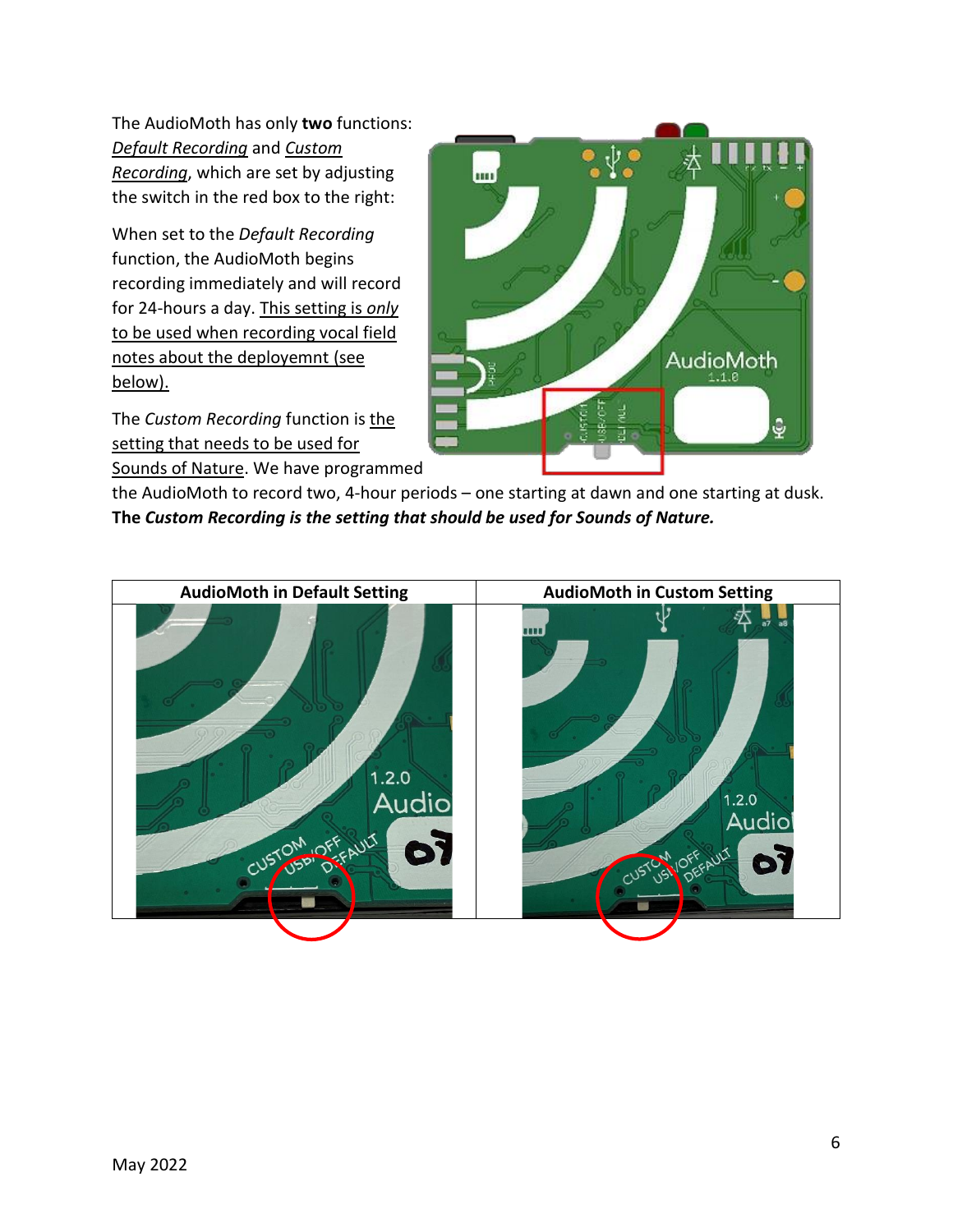The other feature of interest is the status light indicators:



The lights provide important information on whether the AudioMoth is programmed correctly. When in *Custom* mode, you will see one of the following light statuses:

- Flashing **green** light only (Programmed correctly and ready to record)
- Flashing **red** light only (Currently recording)
- Solid **red** light with a flashing **green** light

If you see the Solid **red** light with a flashing **green** light this means that the AudioMoth needs reprogrammed. To resolve this, you will need the [AudioMoth Mobile App](https://www.openacousticdevices.info/mobileapplications) (free on any device) for your smartphone device. The AudioMoth app simply plays a chime that resets the time setting in the AudioMoth.

**Important**: it may take **5-15** chimes for the AudioMoth to update. Continue to play the Chime until the **red** light turns off and only the flashing **green** light remains.